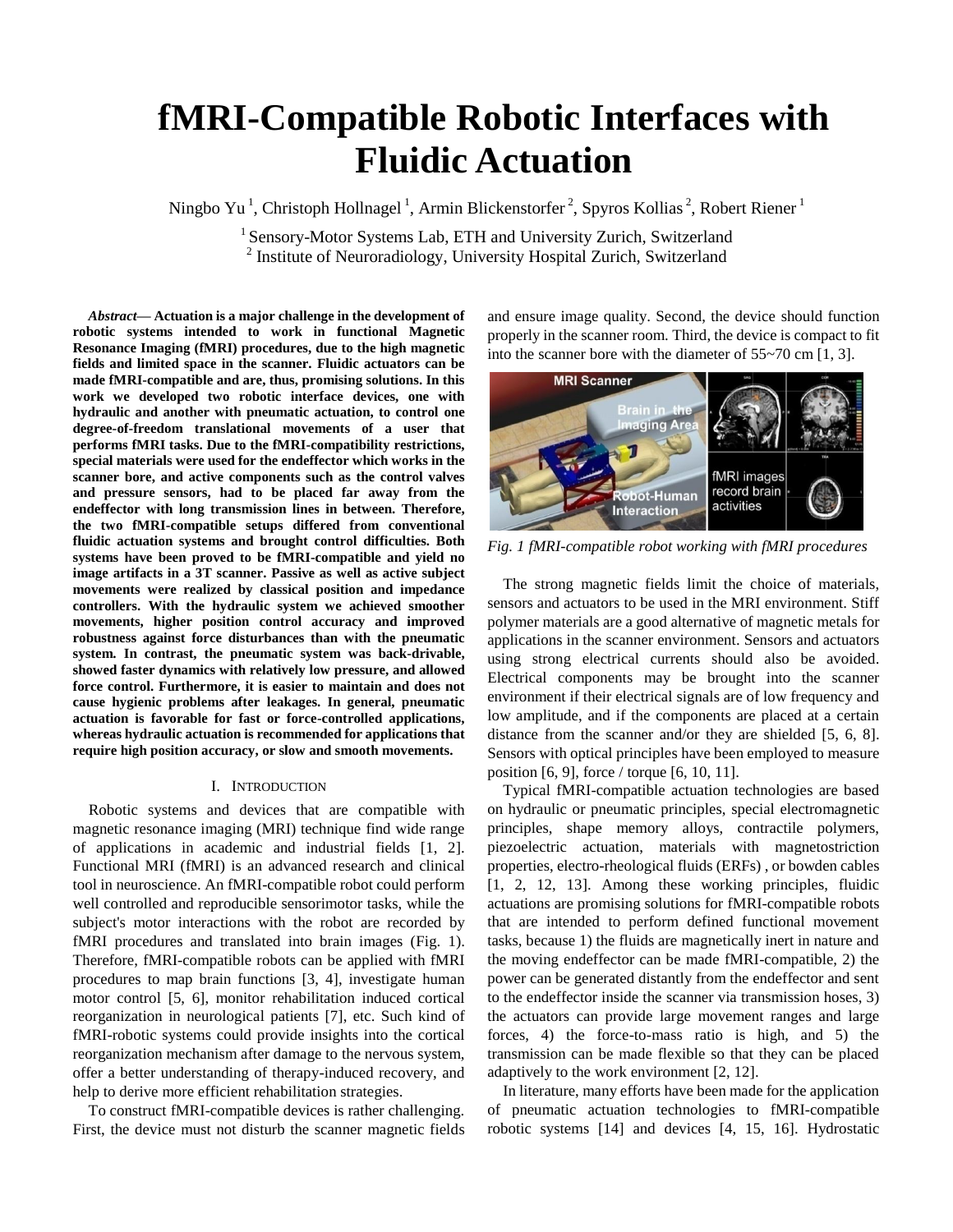actuation was applied in master-slave setups to interact with human<sup>[9]</sup> or to position a forceps for surgery [17]. Reported problems were leakages, resulting in pollution, performance degeneration, and entrance of air bubbles. Furthermore, image deterioration occurred due to the high magnetic susceptibility of materials used for the systems [17, 18].

Traditional hydraulic or pneumatic actuation techniques cannot be directly transferred to fMRI-compatible applications. The fluid power generators, i.e., hydraulic or pneumatic compressors, consist of ferromagnetic materials. They must be placed outside of the scanner room for safety reason. Control valves are normally actuated by magnetically driven solenoids. Furthermore, valves and pressure sensors also contain ferromagnetic materials. Thus, they must be positioned far away from the scanner and the endeffector to avoid electromagnetic interferences causing malfunction and/or image artifacts. Therefore, long hoses have to be used to transmit the fluid power from the compressor to the control valves and then to the endeffector.

This arrangement results in several challenges for both construction and control. First, the endeffector must be made of fMRI-compatible materials so that it can work close to or inside the scanner bore. This can result in friction and stiffness problems at the fluidic cylinder, which is required to transfer fluidic pressure into force and motion. Second, valves and pressure sensors are distant from the endeffector, causing delay and measurement inaccuracies. Third, long hoses result in high inertia and compliance. Fourth, the system will interact with the user, so that the working pressure must be limited to ensure safety. Reduced pressure may also increase the compliance of the system. Finally, position and force sensors used inside the MRI scanner must be made MRI-compatible, which may reduce their signal quality. The mechatronic setup, including sensor, actuator and controller must be able to cope with these challenges and work in an, accurate, stable and robust way.

In this work two comparable robotic interface devices with hydraulic and pneumatic actuation respectively, were developed and implemented to control a translational one degree of freedom movement for fMRI studies. The interface devices are equipped with fMRI-compatible position and force sensors. Position and impedance/admittance controllers were realized to achieve active as well as passive subject movements, which are both required to investigate different fMRI-relevant motion tasks. The two systems were evaluated and compared with respect to control performance. Furthermore, both manipulandum systems were examined for MRI-compatibility in a 3 Tesla MRI scanner.

## II. DESIGN AND REALIZATION OF THE FMRI-COMPATIBLE ROBOTIC SYSTEMS

## *A. Design Considerations and System Structure*

According to the prospective clinical applications, the design considerations are defined as:

- fMRI-compatible;
- Haptic interaction force and position measurement;
- Movement range: 0…20 cm;
- Actuator velocity range: -15…15 cm/s;
- Actuator force range: -100...100 N;
- Subject passive movement: guide the subject's hand to follow a designed position curve;
- Subject active movement: simulate a virtual spring so that the subject can push or pull against the system.

The fluidic system structure was taken as in [Fig. 2.](#page-1-0)



<span id="page-1-0"></span>*Fig. 2 Concept of fluidic-actuated robots to work with fMRI*

## *B. Material Consideration and Measurement Principles*

The materials put inside or close to the MRI scanner must have low magnetic susceptibility and low electric conductivity. Therefore, PET and PVC plastic were taken as the main construction material for frames and mechanical adapters. Nevertheless, metals have to be used for some parts required to be stiff, such as cylinders that will work under high pressure and force. Both cylinders were specially manufactured, with aluminum being the housing material. The piston of the pneumatic cylinder is made of PET, while that of the hydraulic cylinder is made of bronze to sustain the higher forces due to the significantly higher pressures. Both aluminum and bronze have low magnetic susceptibilities.

*Table 1 Physical properties of several materials*

| Material          | Magnetic               | Electrical conductivity                       |
|-------------------|------------------------|-----------------------------------------------|
|                   | susceptibility         | [m/ $\Omega$ mm <sup>2</sup> , or $10^6$ s/m] |
| Bronze $(CuSn8*)$ | $-0.879\times10^{-6}$  | 7.5                                           |
| Zinc              | $-15.7\times10^{-6}$   | 16.6                                          |
| <b>Brass</b>      | $-8.63\times10^{-6}$   | 17                                            |
| Aluminum          | $20.7\times10^{-6}$    | 36                                            |
| Copper            | $-9.63\times10^{-6}$   | 57                                            |
| Drinking water    | $-9.05 \times 10^{-6}$ | $0.055 \times 10^{-2}$                        |
| Nickel            | 600                    | 14.4                                          |
| Iron              | 200 000                | 9.9                                           |

\*: values provided by the supply company.

Both manipulandum systems are equipped with one force and two position sensors. The force sensor consists of three optical fibers, one with emitting laser light and two with receiving laser light [19]. When a pull or push force is applied to the handbar, the emitting fiber is slightly displaced, thus, changing the light intensities in the two receiving fibers. The measured force is a function of the ratio of light intensities  $I_I$ and  $I_2$ . Laser signals  $I_1$  and  $I_2$  are sent out via glass fibers, converted to voltage signal by the processing circuit, and then read into the control computer. An optical encoder measures the handbar position, and a potentiometer works as a redundant position sensor for safety consideration.

# *C. Fluidic Actuators*

The oil used in hydraulic actuation is Orcon Hyd 32, which is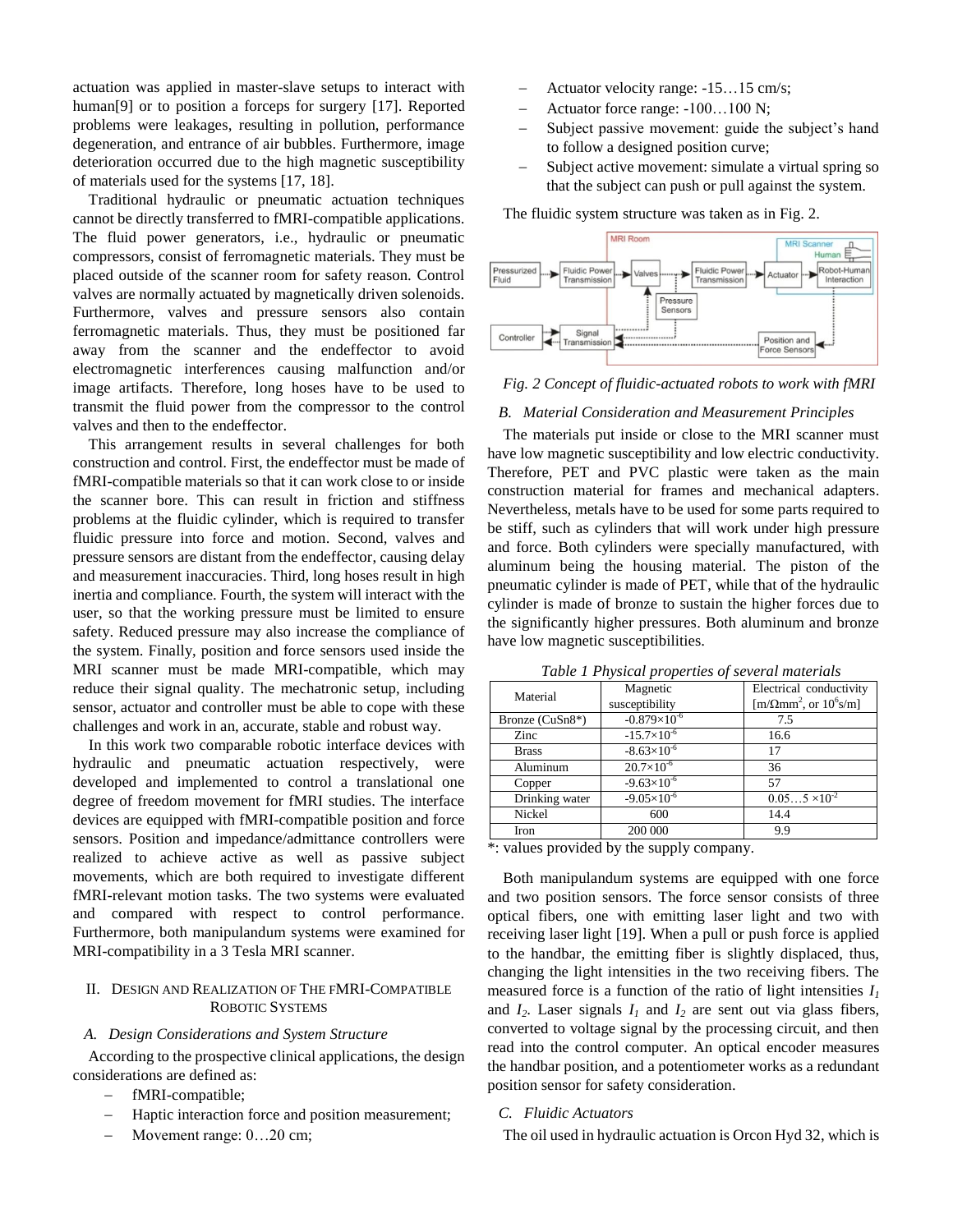accepted as a lubricant with incidental food contact. Hence, it is appropriate for biomedical applications.

The supply oil pressure from the compressor is 25bar. A directional valve regulates oil flow and, thus, controls the movement of the actuation cylinder. Two pressure sensors were mounted on the valve manifold. Oil is nearly incompressible and the actuation system is not back-drivable, i.e., the piston cannot be easily moved when the directional valve is closed.

For pneumatic actuation, the supply air pressure is 4bar. Both flow control and pressure control can be implemented. Pressure control is considered superior to flow control to overcome limitations of compressibility, friction and external disturbances [12]. In our application the manipulandum interacts with human subjects and the interaction force varies within a large range, so that we preferred pressure control. For each cylinder chamber, one valve regulates the pressure with the feedback from a pressure sensor.

The hydraulic and pneumatic transmission hoses between the control valves and the cylinders are 6m and 5m long, respectively. The valves were located at the corner of the scanner room, far from the scanner isocenter. The scanner magnetic field decreases rather quickly with increasing distance from the scanner bore and comes to be only 0.2 mT at the valve location [20] (For comparison, the magnetic field of the earth is about 0.06 mT). This special setup, different from conventional fluidic actuators, was taken to fulfill the fMRI-compatibility requirements.





<span id="page-2-0"></span>*Fig. 3 Composition of the fMRI-compatible haptic interface*

### *D. fMRI-Compatibility Test*

The fMRI-Compatibility of the two robotic systems must be examined by fMRI experiments. The working position of robots has already been shown by *[Fig. 1](#page-0-0)* and *[Fig. 3](#page-2-0)*. The test consists of three parts:

- 1. No force or torque is induced by the magnetic fields and the robotic system when it is placed at the working position.
- 2. The robotic system functions properly as designed when it is placed at the working position. All components work properly, and the whole system can perform the desired movements.
- 3. The robotic system does not deteriorate fMRI image quality. A mineral water phantom is to be scanned in each of the following experimental conditions: 1) No

device, in which the robotic system is not placed into the MRI room; 2) silent device, in which the robotic interface is at the working position but not in operation; 3) functioning device, in which the robotic system is at the working position and in operation.

Two methods are taken to evaluate whether artifacts have been introduced into the fMRI images [19]. The signal-to-noise ratio (SNR) in dB [21]

$$
20\log_{10}\left(\frac{0.66 \times \text{mean signal}}{\text{Average of noise region standard deviations}}\right)
$$

quantitatively estimates whether additional noise has been introduced into fMRI procedures by the robot. We define the SNR variation threshold to be *5%*. A second method is image subtraction, which qualitatively checks whether image shift or deformation has occurred.

#### III. CONTROLLER DESIGN

# *A. Hydraulic*

Hydraulic oil compressibility is characterized by the bulk modulus *K*. Changes of pressures  $P_1$  and  $P_2$  in the cylinder chambers can be written as

$$
\dot{P}_k = \frac{K}{V_k}(-\dot{V}_k + q_k), k = 1, 2
$$
\n(1)

Here  $V_1 = V_{10} + xA_1$  and  $V_2 = V_{20} + (L - x)A_2$  are the total fluid volumes on two sides of the cylinder, *L* is the stroke of the cylinder, x is the position of the piston,  $V_{10}$  and  $V_{20}$  are the dead volumes,  $A_1$  and  $A_2$  are the cross sections of cylinder chambers,  $q_1$  and  $q_2$  are oil flows that are dependent on the chamber oil pressure, supply oil pressure or reservoir oil pressure, and also on the control signal *u* [22].

From equations (1), the piston velocity can be derived as:

$$
\dot{x}=\frac{1}{A_1}q_1-x\frac{\dot{P}_1}{K}-\frac{V_{10}}{A_1}\frac{\dot{P}_1}{K}-\frac{1}{A_1}\dot{V}_{10}
$$

or

$$
\dot{x} = -\frac{1}{A_2}q_2 + (L-x)\frac{\dot{P}_2}{K} + \frac{V_{20}}{A_2}\frac{\dot{P}_2}{K} + \frac{1}{A_2}\dot{V}_{20}
$$

First, we consider the steady situation. Pressure changes and dead volume variations are ignored. In this case,  $\dot{P}_1$ ,  $\dot{P}_2$  and  $\dot{V}_{10}$ ,  $\dot{V}_{20}$  are all equal to zero. Thus, the velocity of the piston is fully determined by the oil flows  $q_1$  and  $q_2$ :

$$
\dot{x} = \frac{1}{A_1}q_1 = -\frac{1}{A_2}q_2\tag{2}
$$

When the piston moves at a constant speed, the pressures *P*<sup>1</sup> and  $P_2$  are both constants, too. Thus, the oil flows  $q_1$  and  $q_2$ only depend on the proportional valve. The control voltage to the proportional valve regulates the piston velocity, and this can be modeled as a lookup table. To deal with model uncertainties, external disturbances, and compliance from the hydraulic system, a velocity controller was designed which consists of a compliance compensation term and a proportional term.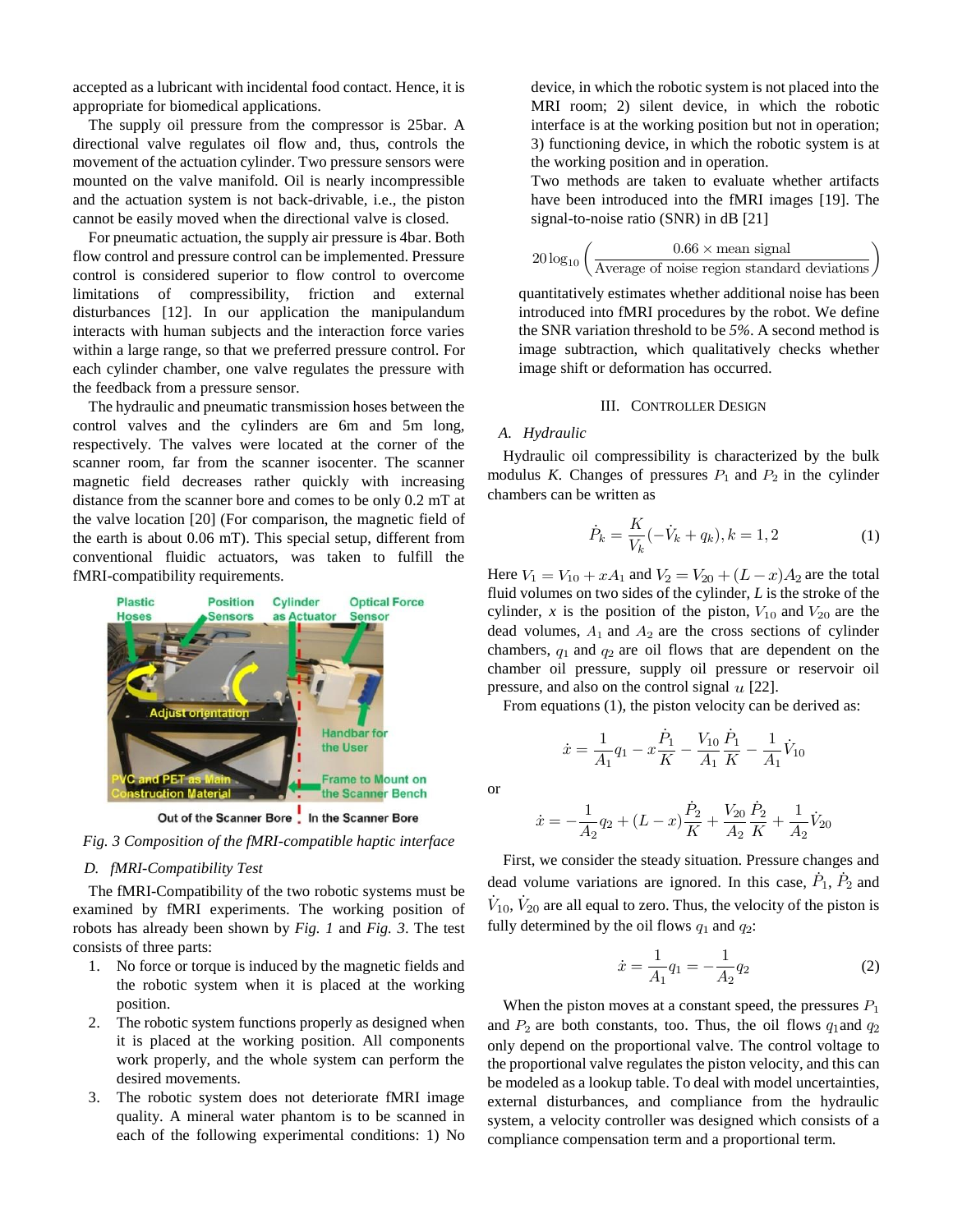In our hydraulic system, compliance comes from pressure variations  $\dot{P}_1$ ,  $\dot{P}_2$ , long hose volumes  $V_{10}$ ,  $V_{20}$  and their variations  $\dot{V}_{10}$ ,  $\dot{V}_{20}$ . It can significantly affect the system performance. The long hoses are the main source of high compliance. Additionally, it can be observed by visual inspection that the hose volumes also change as the inside pressures change, but this change cannot be well detected. We design the compliance compensation component as:

$$
\dot{x}_c = -\frac{c}{2} \left[ -x\frac{\dot{P}_1}{K} - \frac{V_{10}}{A_1}\frac{\dot{P}_1}{K} + (L-x)\frac{\dot{P}_2}{K} + \frac{V_{20}}{A_2}\frac{\dot{P}_2}{K} \right] (3)
$$

Here,  $c \in [0, 1]$  determines to which extent the velocity is compensated. The model errors, external disturbances as well as uncompensated compliance components, were handled by the proportional control term. The proportional term was determined by experiments. The user force  $F_h$  affects pressures *P*<sup>1</sup> and *P*2 , and causes a shift in the voltage-velocity lookup table, which gets corrected by the velocity controller.

A PD position controller was designed to work in cascade with the velocity controller to guide the user's hand and track the given position trajectory [\(Fig. 4\)](#page-3-0). It is not possible to realize impedance control on the hydraulic system, because it is not backdrivable due to the incompressibility of oil. However, the virtual spring for user active movements can be simulated by the following admittance control law [\(Fig. 4\)](#page-3-0):

$$
\dot{x} = \frac{1}{K_v} \left[ F_h - K_x(x - x_0) \right] \tag{4}
$$

Since the manipulandum moves in a low speed range, we can set  $K_v$  to be small such that the viscous term  $K_v\dot{x}$  is relatively insignificant in the admittance relationship:

$$
F_h - K_x(x - x_0) = K_v \dot{x} \approx 0,
$$

and the hydraulic system behaves like a virtual spring with stiffness  $K_x$ . Here  $K_y$  was experimentally defined to be 2 N/(cm/s), and  $K_x$  is 3...30 N/cm. If  $K_x$  was set to be very small to simulate a soft spring, the term  $K_x(x - x_0)$  goes close to  $K_v \dot{x}$ , and the viscous effect becomes obvious. With these parameters the system remained stable.



<span id="page-3-0"></span>*Fig. 4 Hydraulic system Control: position control can be achieved by a PD position controller in cascade with a velocity controller, and the virtual spring can be achieved by setting the virtual admittance as Eq. (4)*

*Table 2 Parameters for the hydraulic and pneumatic systems* 

| <b>Properties</b>    | <b>Hydraulic</b>    | <b>P</b> neumatic |  |  |
|----------------------|---------------------|-------------------|--|--|
| Power generation     |                     |                   |  |  |
| Supply pressure $Ps$ | $15/25$ bar*        | 4 bar*            |  |  |
| Exhaust pressure Pe  | $0.4 \text{ bar}^*$ | ∩∗                |  |  |

| <b>Fluid media</b>       |                                      |                                        |  |  |  |
|--------------------------|--------------------------------------|----------------------------------------|--|--|--|
| Bulk modulus $K$         | $1.25\times10^4$ bar                 | Pressure $P$                           |  |  |  |
| Density $\rho$           | $856 \text{ kg/m}^3$                 | $P/Pe \times 1.2$ kg/m <sup>3</sup>    |  |  |  |
| Kinetic viscosity $v$    | $3.1\times10^{-5}$ m <sup>2</sup> /s | $1.5 \times 10^{-5}$ m <sup>2</sup> /s |  |  |  |
| Double acting cylinder   |                                      |                                        |  |  |  |
| Cross section $Al$       | $2.54 \text{ cm}^2$                  | 9.62 cm <sup>2</sup>                   |  |  |  |
| Cross section $A_2$      | $1.41 \text{ cm}^2$                  | $7.85 \text{ cm}^2$                    |  |  |  |
| Stroke L                 | $0.24 \text{ m}$                     | $0.25$ m                               |  |  |  |
| Work pressure limit      | 25 <sub>bar</sub>                    | 6 bar                                  |  |  |  |
| <b>Transmission Hose</b> |                                      |                                        |  |  |  |
| Length $L_t$             | 6 <sub>m</sub>                       | 5m                                     |  |  |  |
| Cross section $A_t$      | $0.317$ cm <sup>2</sup>              | $0.283$ cm <sup>2</sup>                |  |  |  |
| <b>Dynamics</b>          |                                      |                                        |  |  |  |
| Force range              | $-194356$ N                          | $-314384$ N                            |  |  |  |
| Velocity range           | $-0.20.3$ m/s                        | $-1.511.67$ m/s                        |  |  |  |

\*Pressure value relative to environmental pressure 1.013bar

## *B. Pneumatic*

Since the pressure sensor measures the cylinder pressure relative to the environmental pressure, we also use relative pressure. The force by the pneumatic cylinder is

$$
F_c = P_1 A_1 - P_2 A_2.
$$

Here, we regulate the pressures  $P_1$  and  $P_2$  in two cylinder chambers by two independent valves, and thus regulate the force produced by the cylinder.

Given the desired force  $F_d$ , the desired pressures  $P_{1d}$  and  $P_{2d}$ are calculated in the following way:

$$
\begin{cases}\nP_{1d} = \frac{1}{A_1}(F_0 + \max(F_d, 0)) \\
P_{2d} = \frac{1}{A_2}(F_0 + \max(-F_d, 0))\n\end{cases}
$$
\n(5)

Here,  $F_0$  is the minimum chamber force. A first order controller was designed for pressure control:

$$
u_{1,2} = \frac{2}{\frac{1}{2\pi \times f} s + 1} e_P \tag{6}
$$

And *eP* is the pressure error. The pressure control loop is the inner-most loop of the pneumatic system for both position and impedance control. Then, we close the force control loop for force and impedance control, and close the position loop for position control.

A PD position controller with friction compensation worked in cascade with the force-pressure regulator to obtain user passive movement.

$$
F_d = k_v(\dot{x}_0 - \dot{x}) + k_x(x_0 - x) - F_h - F_f \tag{7}
$$

Due to manufacture and material properties, the friction force *Ff* depends not only on velocity, but also on position. The friction was modeled as the summation of velocity related and position related friction forces, and then compensated by force-pressure control. The user force was measured by the optical force sensor and got corrected afterwards.

Both admittance control and impedance control can be implemented on the pneumatic system [23, 24] to simulate the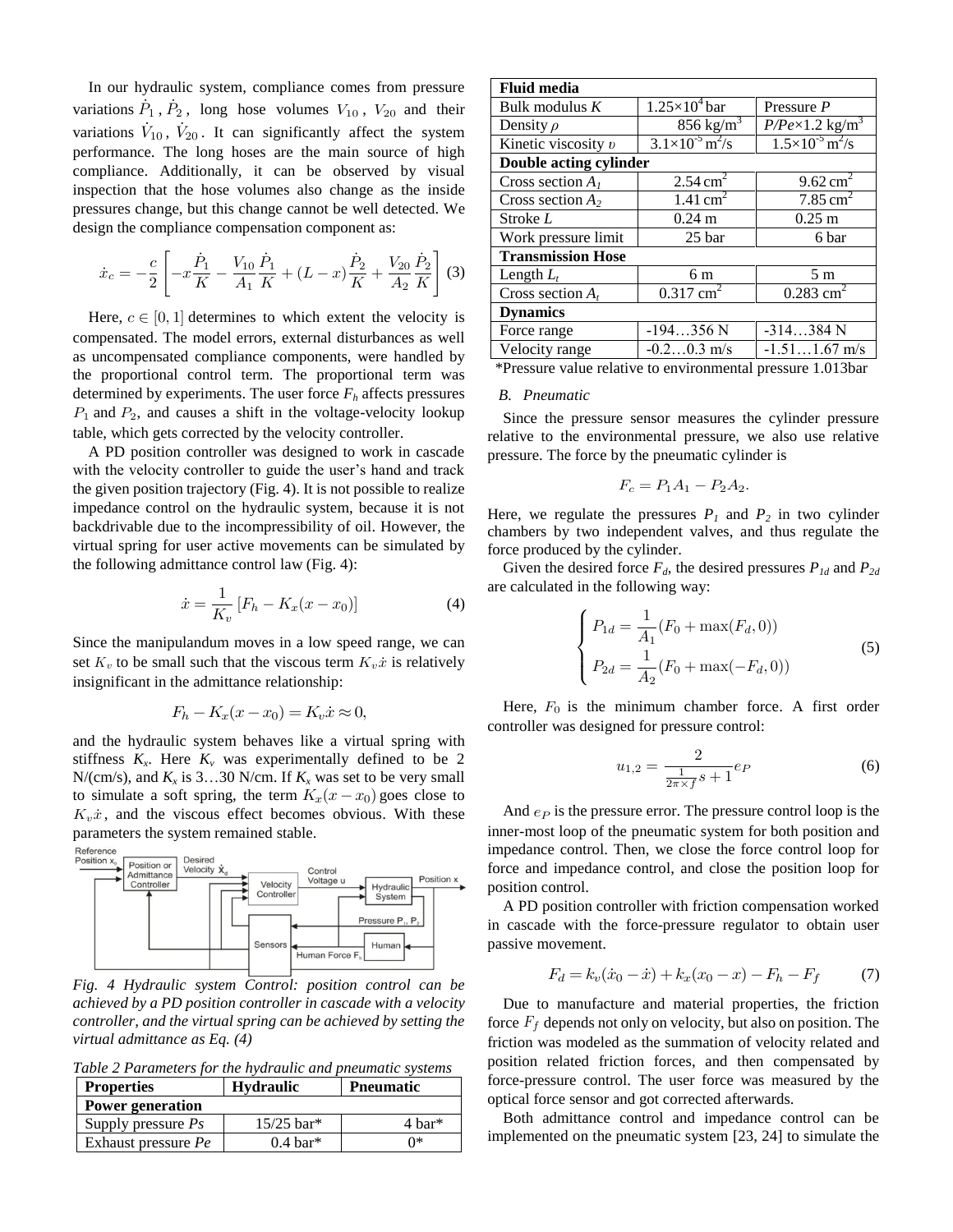spring. Admittance control requires a good position/velocity controller that is robust against force disturbances, as the velocity controller in our hydraulic system. Here the position controller depends on the nested force-pressure regulator and suffers from the long distance between the valves, pressure sensors and the cylinder. Thus, admittance control is not the optimal option. Besides, pneumatic systems are natural impedances due to the compressibility of air, and impedance control can be realized directly by pressure regulation.



*Fig. 5 Pneumatic position control can be achieved by a PD position controller in cascade with a pressure controller, and the virtual spring can be achieved by setting the virtual impedance as Eq. (8)*

The impedance control law is quite straightforward

$$
F_d = -K_x(x - x_0). \tag{8}
$$

It calculates the desired force from the measured position and the specified stiffness, and then feed this signal to force-pressure regulation to achieve the desired force.

#### *C. Control Software and Data Acquisition*

The controllers were implemented in MATLAB Simulink and then compiled to a computer that runs an xPC target and communicates with the system by a data acquisition card (AD614, HUMUSOFT). The sampling frequency was 1 kHz.

## IV. RESULTS AND DISCUSSION

# *A. fMRI-Compatibility Evaluation*

Both robotic systems were tested in a 3.0 T MRI system (Philips Medical Systems, Eindhoven, The Netherlands), with a phantom imaging object [19]. Their working position is not in the imaging area.

- 1. No force or torque was observed when the hydraulic or pneumatic system was placed at their working position.
- 2. The force and positions sensors worked properly. Both robotic systems functioned properly when they were placed at the working position, as will be shown in the next subsections.
- 3. In each of the three experimental conditions, the phantom body was imaged as 31 slices. 20 images were acquired for every slice of the phantom. Since slide 31 was closest to the robotic systems, the worst image deterioration would happen to this slice. Therefore, we checked slice 31 for SNR and images subtraction.

It has been shown that high SNR values were obtained in all fMRI experiments [\(Table 3\)](#page-4-0). After introduction of the hydraulic or pneumatic devices into the scanner environment, variations of SNR were all below 5%. The

decrease of SNR values were minor and could be attributed to statistical errors.

At slice 31, images from the fMRI experiments on hydraulic as well as pneumatic robotic systems were shown in [Fig. 6,](#page-4-1) together with the subtraction results by the corresponding control image. No significant differences were observed.

The experimental results have verified that both robotic systems are fMRI-compatible.

<span id="page-4-0"></span>Table 3 SNR in (dB) for slice 31: Mean (Standard Deviation)

| Condition             | Hydraulic* |          | Pneumatic* |           |
|-----------------------|------------|----------|------------|-----------|
| No Device             | 45.7(0.4)  | N/A      | 47.7(0.4)  | N/A       |
| Silent<br>Device      | 45.6(0.3)  | $-0.22%$ | 47.5(0.5)  | $-0.42%$  |
| Functioning<br>Device | 45.5(0.5)  | $-0.44%$ | 47.4(0.4)  | $-0.63\%$ |

\*: Two experiments were not done at the same day



<span id="page-4-1"></span>*Fig. 6 Phantom images from the fMRI-compatibility test of the hydraulic (upper part) and pneumatic (lower part) robotic systems. For each part, the left image was obtained in the 'No device' condition and taken as the control image. The other two columns of images were obtained for the 'Silent device' and 'Functioning device' conditions, and their difference with the control image by direct subtraction.*

#### *B. Control Performance: Hydraulic System*

To analyze the influence of working pressure on the dynamic performance, we tested the hydraulic system at two supply pressures of 15 bar and 25 bar, respectively. Here, 15 bar is the minimal working pressure for the hydraulic system to fulfill the defined velocity requirement, while 25 bar is the limit pressure for the hydraulic system to work safely.

The position control performance was first examined for step responses [\(Fig. 7\)](#page-5-0). The reference step curve jumped twice from 5 cm to 15 cm and back, and then jumped twice from 5cm to 10 cm and back. When the hydraulic system worked at 15 bar, the steady position error was smaller than 0.06 cm, overshoot was smaller than 0.02 cm, and rise time was about 3.14 s. When the hydraulic system worked at 25 bar, the steady position error was still smaller than 0.06 cm, but the overshoot went up to 0.27 cm and the rise time decreased to 0.86 s.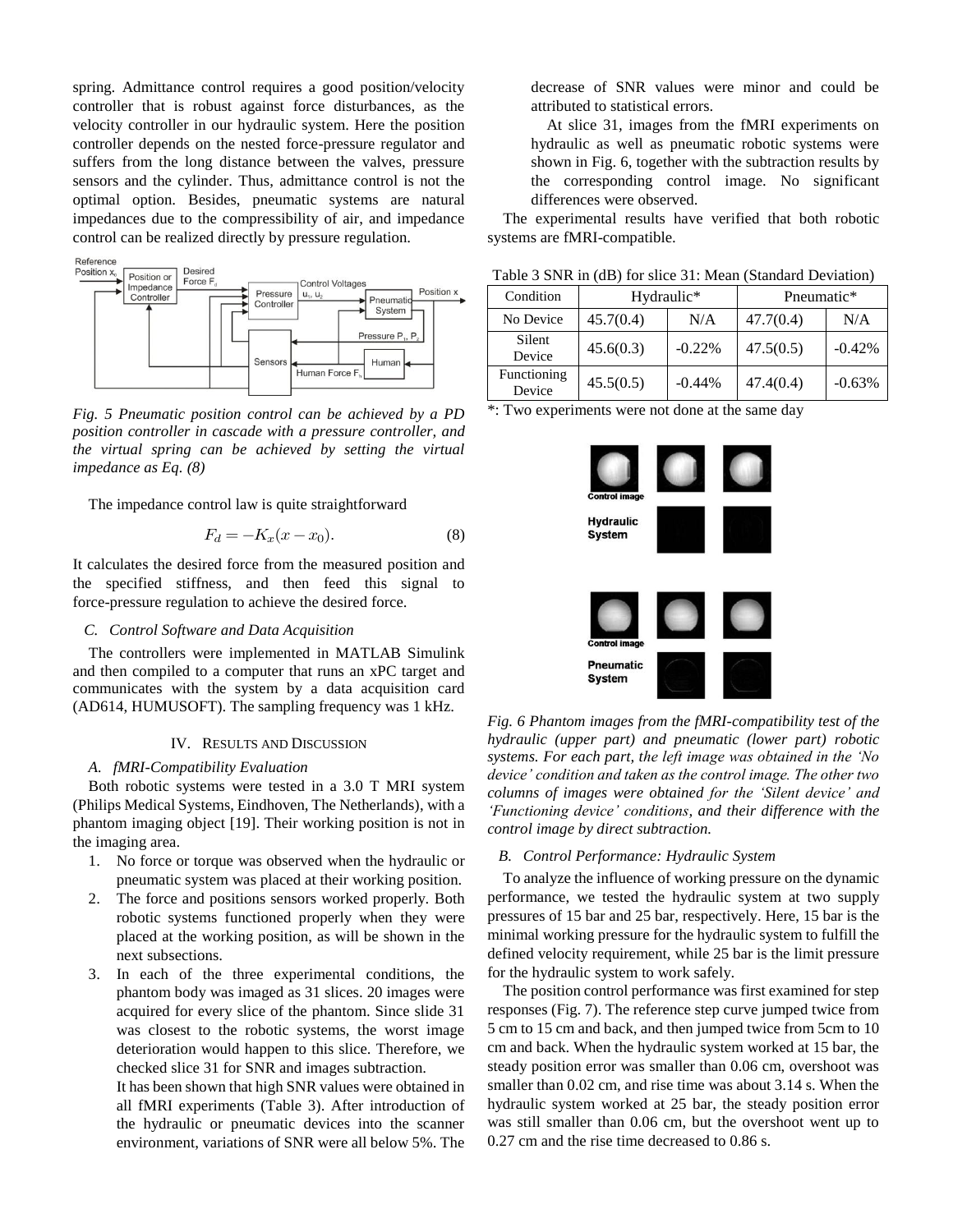

<span id="page-5-0"></span>*Fig. 7 Position control: step responses of the robotic systems*

We then checked the position controlled hydraulic system for dynamic tracking performance. A so-called "chirp" signal from MATLAB Simulink was taken as the reference trajectory (*[Fig. 8](#page-5-1)*). The signal was of sinusoidal shape, fixed amplitude of 10 cm, and offset 12 cm. The frequency of this signal linearly increased from 0 to 1 Hz as time went from 0 to 100 s. The actual position curve was recorded and compared with the reference "chirp" signal for bandwidth information [\(Fig. 8\)](#page-5-1). The position bandwidth for the given signal was 0.48 Hz when the hydraulic system worked at 15 bar, and went up dramatically to 0.65 Hz for the working pressure of 25 bar.



<span id="page-5-1"></span>*Fig. 8 Position control bandwidth of the robotic systems*

User active movements were achieved by the simulated virtual spring. [Fig. 9](#page-5-2) shows an example spring of stiffness 5 N/cm when the hydraulic system worked at 15 bar and 25 bar of supply pressure. In the ideal case, the computed virtual force should equal to the user force. That is,  $F_h = F_v = K_x(x - x_0)$ . It can be seen from the plot that the virtual force curve coincided quite well with the user force curve at 25 bar working pressure, and was slightly postponed at 15 bar working pressure. When the spring constant is small to simulate a soft spring or the device moves fast, the neglected viscous term becomes significant and blurs the spring feeling. This resulted from the admittance control law we used.



<span id="page-5-2"></span>*Fig. 9 Virtual spring simulation: an example*

## *C. Control Performance: Pneumatic System*

We used exactly the same procedures to analyze the controlled performance of the pneumatic system as we did with the hydraulic system. According to the step responses [\(Fig. 7\)](#page-5-0), the steady position error was smaller than 0.25 cm, overshoot smaller than 0.01 cm, and the rise time was about 0.86 s. The position bandwidth for the given "chirp" signal was around 0.9 Hz, higher than the bandwidth of the hydraulic system working at 15 bar or 25 bar.

The simulated spring was achieved by controlling the cylinder force  $F_c$  to closely follow the desired virtual force by the impedance control law  $-K_x(x-x_0)$ . The spring effect was more natural and obvious than that of the hydraulic system.

# *D. Comparison of the Two fMRI-Compatible Systems*

We summarize the characteristics of hydraulic and pneumatic actuation in [Table 4.](#page-5-3)

| јти сотранот аррисанопѕ |                                                  |                            |  |
|-------------------------|--------------------------------------------------|----------------------------|--|
| <b>Aspects</b>          | <b>Hydraulic Actuation</b>                       | <b>Pneumatic Actuation</b> |  |
|                         | <b>fMRI-Compatibility and Related Challenges</b> |                            |  |
| Fluid media             | Oil and air are both magnetically inert          |                            |  |
| Cylinder                | MRI-compatible materials such as Bronze,         |                            |  |
|                         | aluminum, plastic, etc.                          |                            |  |
|                         | > 5m                                             |                            |  |
|                         | Active components (e.g., valves) are far from    |                            |  |
| Hose length             | the scanner for fMRI-compatibility               |                            |  |
|                         | This increases compliance of the system          |                            |  |
|                         | Pressure sensors are far away from actuator,     |                            |  |
|                         | causing inaccuracies and time delay              |                            |  |
| <b>Fluid Power</b>      |                                                  |                            |  |
| Power generation        | Compressor                                       | Compressor                 |  |
| Flow                    | Laminar                                          | Laminar & turbulent        |  |
| Working pressure        | $>15$ bar*                                       | $<$ 6bar*                  |  |
| Force                   | Large                                            | Medium                     |  |
| <b>Working Mode</b>     |                                                  |                            |  |
| Component               | Directional valve                                | Pressure regulation valve  |  |
|                         | Flow control, regulate                           | Pressure control, regulate |  |
| Control target          | velocity and position                            | force                      |  |
| Position control        | High accuracy                                    | Medium accuracy            |  |
|                         | Low bandwidth                                    | Medium bandwidth           |  |
| Velocity range          | Small                                            | Big                        |  |
| Friction or             | Robust                                           | Sensitive                  |  |
| force disturbances      |                                                  |                            |  |
| Back drivability        | Not backdrivable                                 | backdrivable               |  |
| <b>Others</b>           |                                                  |                            |  |
| Leakage                 | Rare                                             | Not a problem              |  |
| Complexity&Cost         | High                                             | Medium                     |  |
| Maintenance             | Medium                                           | Simple                     |  |
|                         | $\ast$ . Relative to environment air pressure    |                            |  |

<span id="page-5-3"></span>*Table 4 Comparison of hydraulic and pneumatic actuation for fMRI-compatible applications*

: Relative to environment air pressure.